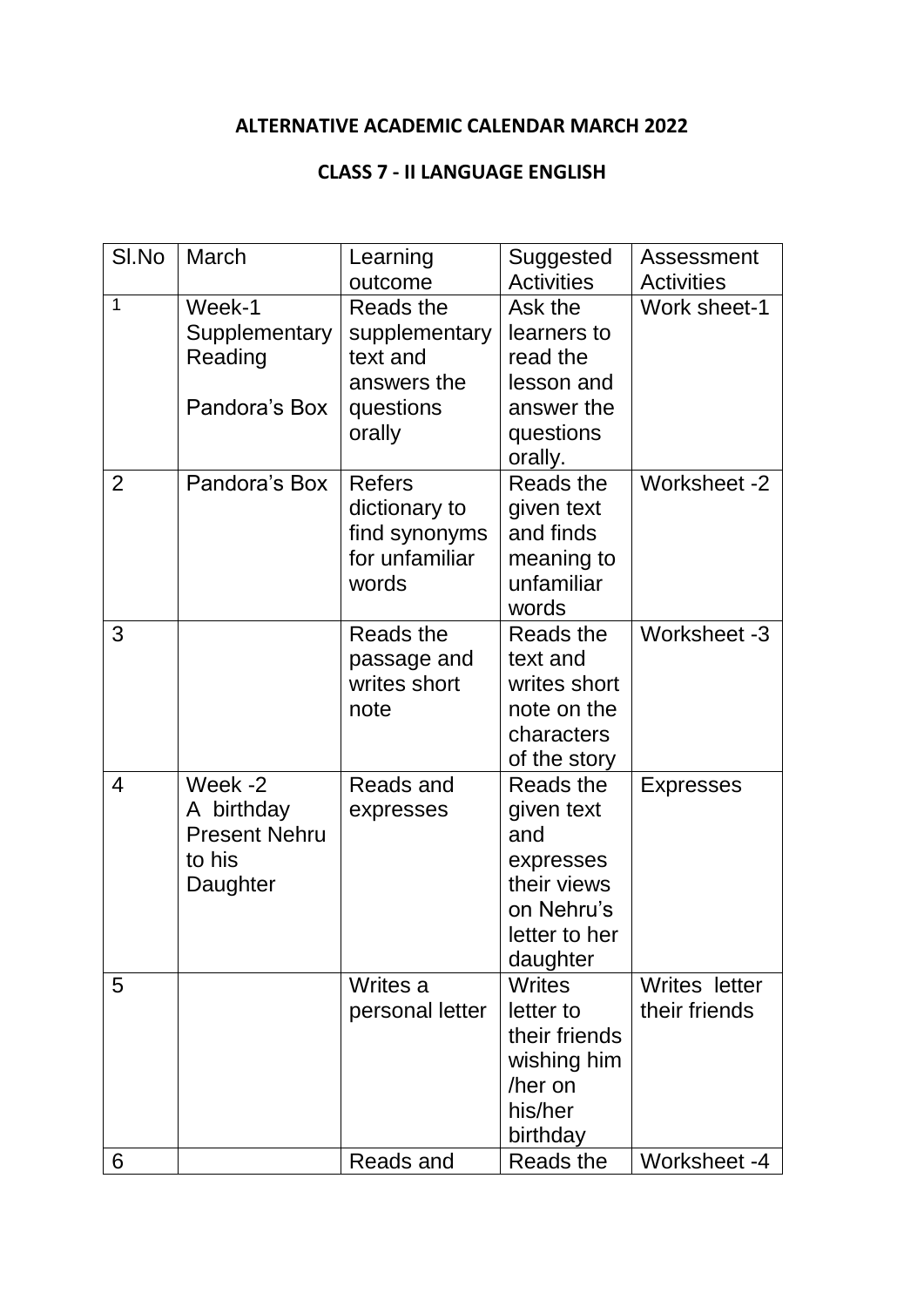|   |        | enjoys        | riddles and  |              |
|---|--------|---------------|--------------|--------------|
|   |        | answering the | answers      |              |
|   |        | riddles       | them         |              |
|   | Week-3 | Finds the     | <b>Finds</b> | Worksheet-5  |
|   |        | opposites     | antonyms     |              |
|   |        |               | and write    |              |
|   |        |               | them in the  |              |
|   |        |               | given        |              |
|   |        |               | space        |              |
| 8 | Week-4 | Completes the | Completes    | Worksheet -6 |
|   |        | story with    | the story    |              |
|   |        | pictures      | with the     |              |
|   |        |               | help of      |              |
|   |        |               | clues.       |              |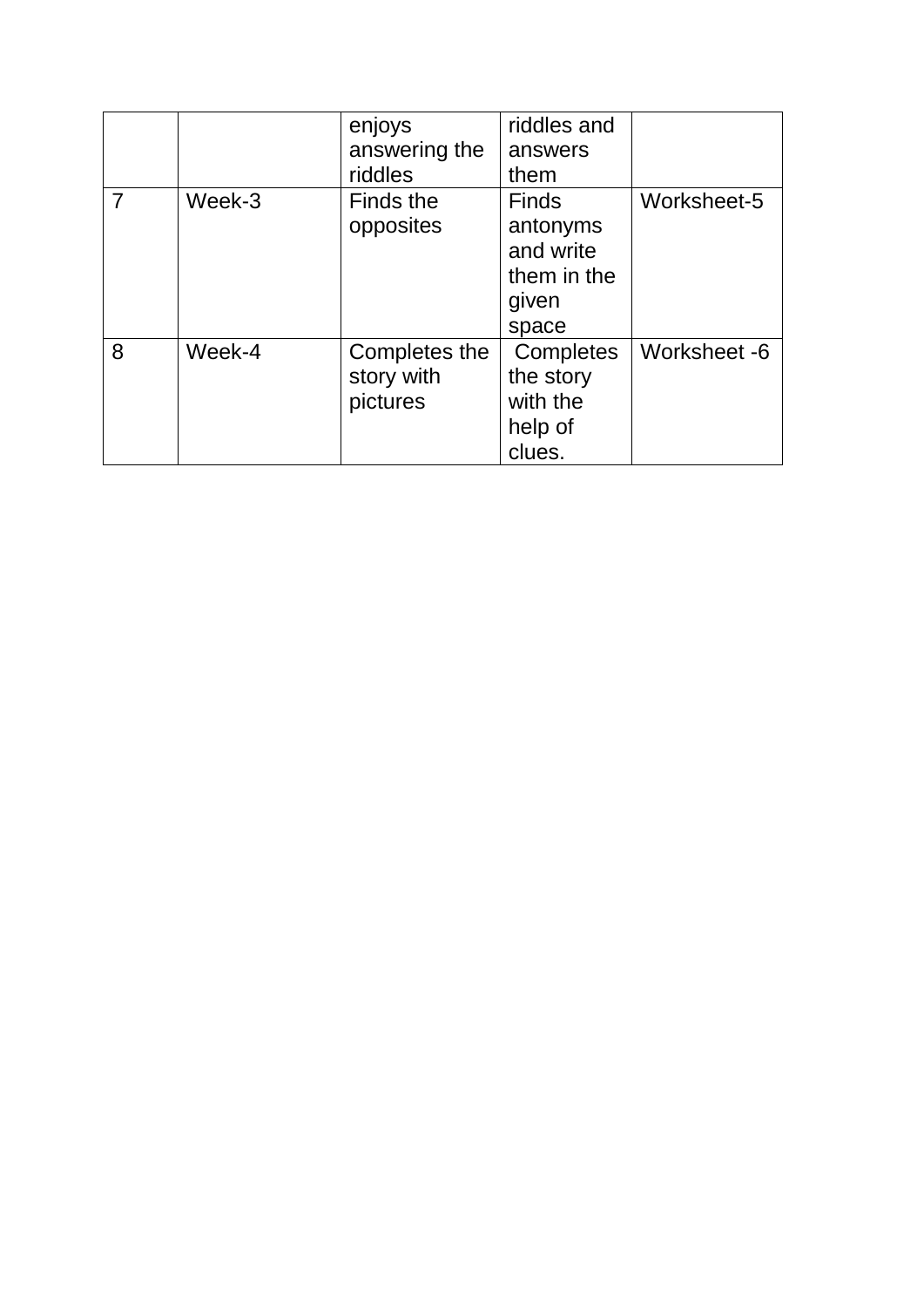# **Worksheet-1**

Read the supplementary lesson Pandora's Box and answer these questions orally

- 1. How is the world described in the lesson?
- 2. What is the name of the lovely boy?
- 3. Who came along with Mercury?
- 4. Was Pandora beautiful?
- 5. What was tied around the box?
- 6. What harm did Pandora bring through her curiosity?
- 7. Who helped to cure those who were hurt?

Worksheet -2

Refer a dictionary and the find synonyms to the following words.

| Companion        |  |
|------------------|--|
| Messenger        |  |
| Delighted        |  |
| Huge             |  |
| Coax             |  |
| Glittering       |  |
| <b>Creatures</b> |  |
| <b>Beseech</b>   |  |

Worksheet -3

Read the supplementary lesson and write the short note on the following characters of the story.

\_\_\_\_\_\_\_\_\_\_\_\_\_\_\_\_\_\_\_\_\_\_\_\_\_\_\_\_\_\_\_\_\_\_\_\_\_\_\_\_\_\_\_\_\_\_\_\_\_\_\_\_\_ \_\_\_\_\_\_\_\_\_\_\_\_\_\_\_\_\_\_\_\_\_\_\_\_\_\_\_\_\_\_\_\_\_\_\_\_\_\_\_\_\_\_\_\_\_\_\_\_\_\_\_\_\_ \_\_\_\_\_\_\_\_\_\_\_\_\_\_\_\_\_\_\_\_\_\_\_\_\_\_\_\_\_\_\_\_\_\_\_\_\_\_\_\_\_\_\_\_\_\_\_\_\_\_\_\_\_ \_\_\_\_\_\_\_\_\_\_\_\_\_\_\_\_\_\_\_\_\_\_\_\_\_\_\_\_\_\_\_\_\_\_\_\_\_\_\_\_\_\_\_\_\_\_\_\_\_\_\_\_\_

\_\_\_\_\_\_\_\_\_\_\_\_\_\_\_\_\_\_\_\_\_\_\_\_\_\_\_\_\_\_\_\_\_\_\_\_\_\_\_\_\_\_\_\_\_\_\_\_\_\_\_\_\_ \_\_\_\_\_\_\_\_\_\_\_\_\_\_\_\_\_\_\_\_\_\_\_\_\_\_\_\_\_\_\_\_\_\_\_\_\_\_\_\_\_\_\_\_\_\_\_\_\_\_\_\_\_

1. Pandora

2. Epimetheus: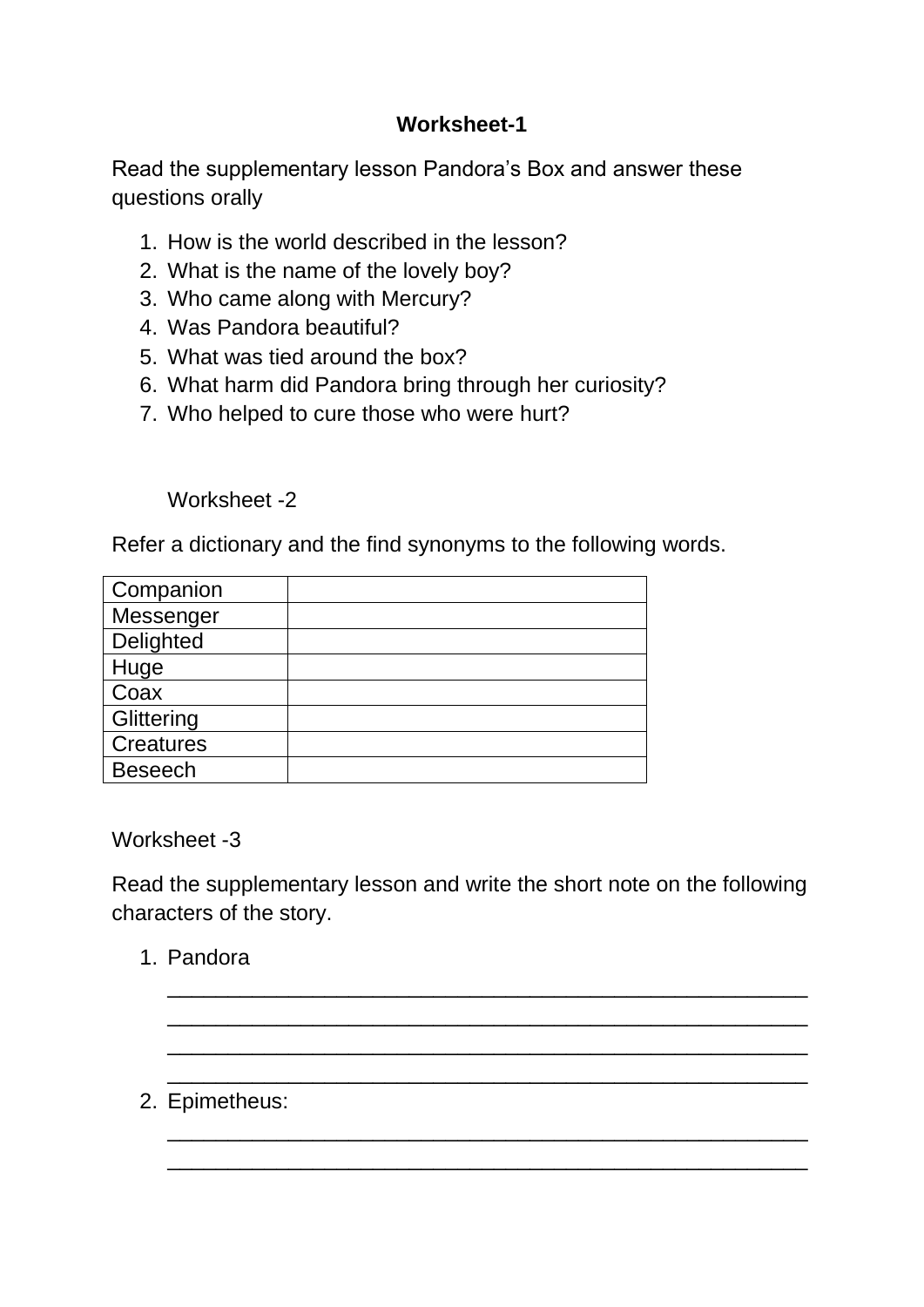# 3. Dainty fairy:

### Worksheet -4

Read the following riddles and answer them.

## **What is it ?**

1. It is long, you use it to write, you can use it to draw, but can't erase it easily.

\_\_\_\_\_\_\_\_\_\_\_\_\_\_\_\_\_\_\_\_\_\_\_\_\_\_\_\_\_\_\_\_\_\_\_\_\_\_\_\_\_\_\_\_\_\_\_\_\_\_\_\_\_

\_\_\_\_\_\_\_\_\_\_\_\_\_\_\_\_\_\_\_\_\_\_\_\_\_\_\_\_\_\_\_\_\_\_\_\_\_\_\_\_\_\_\_\_\_\_\_\_\_\_\_\_\_ \_\_\_\_\_\_\_\_\_\_\_\_\_\_\_\_\_\_\_\_\_\_\_\_\_\_\_\_\_\_\_\_\_\_\_\_\_\_\_\_\_\_\_\_\_\_\_\_\_\_\_\_\_ \_\_\_\_\_\_\_\_\_\_\_\_\_\_\_\_\_\_\_\_\_\_\_\_\_\_\_\_\_\_\_\_\_\_\_\_\_\_\_\_\_\_\_\_\_\_\_\_\_\_\_\_\_

\_\_\_\_\_\_\_\_\_\_\_\_\_\_\_\_\_\_\_\_\_\_\_\_\_\_\_\_\_\_\_\_\_\_\_\_\_\_\_\_\_\_\_\_\_\_\_\_\_\_\_

\_\_\_\_\_\_\_\_\_\_\_\_\_\_\_\_\_\_\_\_\_\_\_\_\_\_\_\_\_\_\_\_\_\_\_\_\_\_\_\_\_\_\_\_\_\_\_\_\_\_\_

- 2. It is used for broken pencils, it has a sharp blade, it can make a mess.
- 3. It is long, you use it to write, you can use it to draw, you use it on a paper.
- 4. It is straight, it is used to measure things, and you can draw straight lines.
- 5. It is on the wall; the teacher writes on it, you need to use a pen or a chalk.
- 6. It has many pages, you can read it, you write in it.
- 7. It is on the wall, it shows the time, it has twelve numbers on it.
- 8. It has four legs, you put things on it, you shouldn't sit or stand on it.
- 9. It has four legs, you can sit on it,, only one person can sit on it at a time.

## **Work sheet 5**

## **Find the opposites from the lesson Pandora's box**

- a) Strong
- b) Ugly
- c) Old
- d) Dim \*
- e) Done \*